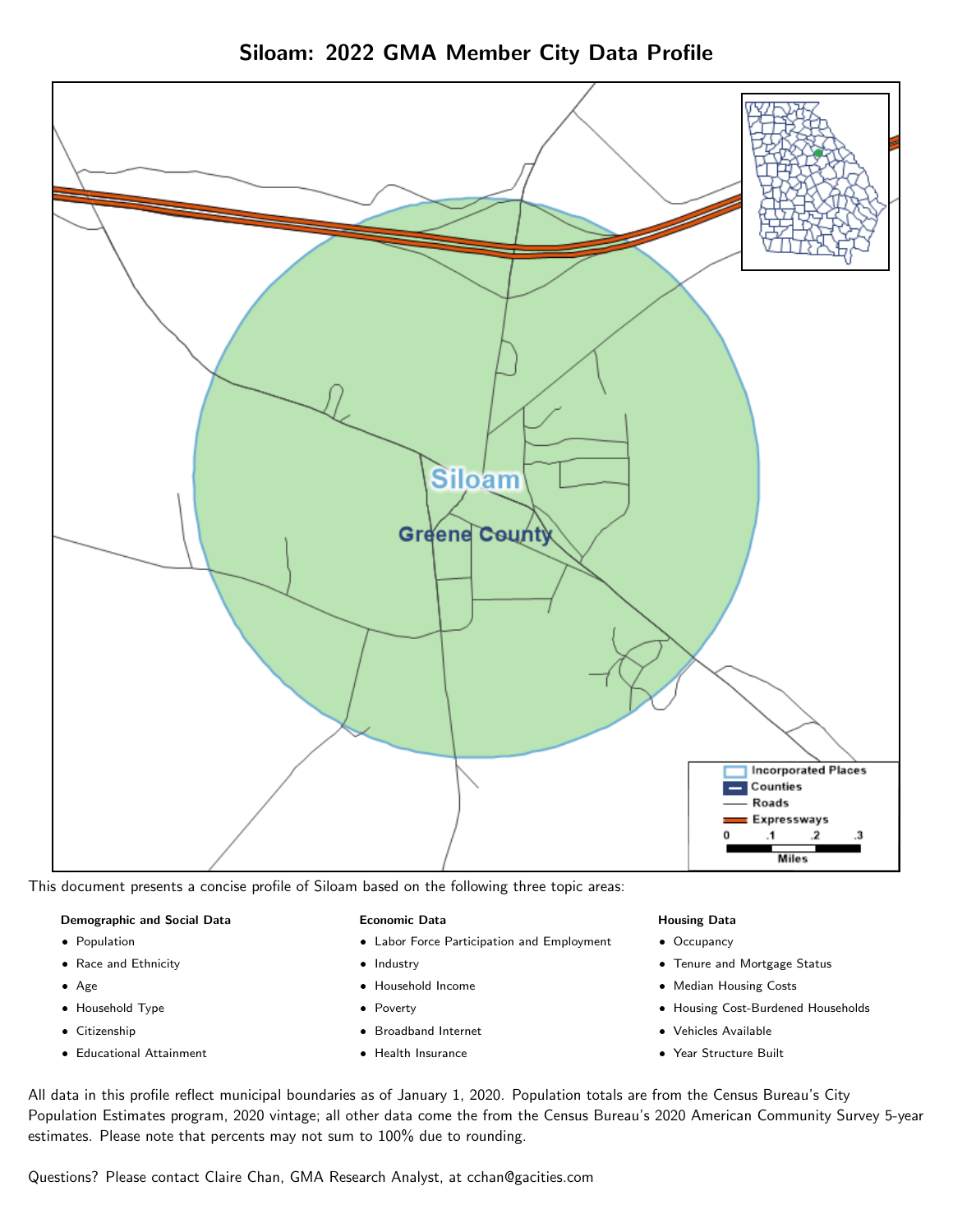# Siloam: Demographic and Social





0% 2% 4% 6% 8% 10% 12% 14% 14% 12% 10% 8% 6% 4% 2%

## **Citizenship**



Source: American Community Survey, 2020 5-year estimates, table B05002 Source: American Community Survey, 2020 5-year estimates, table B15002

### Race and Ethnicity



Source: U.S. Census Bureau, City Population Estimates, 2020 vintage Source: American Community Survey, 2020 5-year estimates, table B03002

## Household Type



Source: American Community Survey, 2020 5-year estimates, table B01001 Source: American Community Survey, 2020 5-year estimates, table B11001

### Educational Attainment



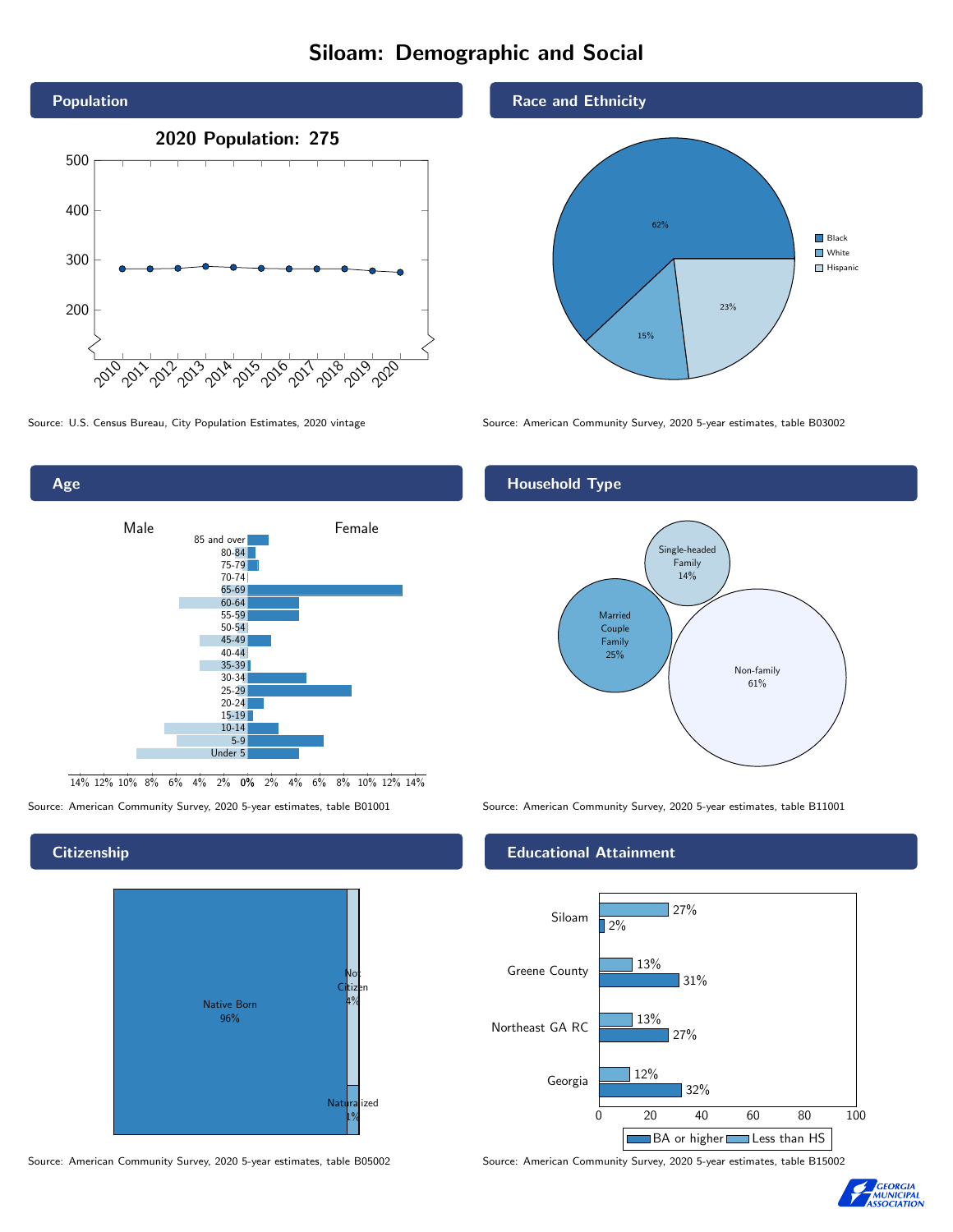# Siloam: Economic



Source: American Community Survey, 2020 5-year estimates, table B23001 Note: Unemployment rate is based upon the civilian labor force.

## Industry

| Agriculture, forestry, fishing and hunting, and mining      | 5%    |
|-------------------------------------------------------------|-------|
| Construction                                                | 15%   |
| Manufacturing                                               | 24%   |
| <b>Wholesale Trade</b>                                      | 13%   |
| Retail Trade                                                | 8%    |
| Transportation and warehousing, and utilities               | 3%    |
| Information                                                 | $0\%$ |
| Finance and insurance, real estate, rental, leasing         | $0\%$ |
| Professional, scientific, mgt, administrative, waste mgt    | $4\%$ |
| Educational services, and health care and social assistance | 19%   |
| Arts, entertainment, recreation, accommodation, food        | 10%   |
| service                                                     |       |
| Other services, except public administration                | $0\%$ |
| Public administration                                       | $0\%$ |

Source: American Community Survey, 2020 5-year estimates, table C24030



Source: American Community Survey, 2020 5-year estimates, tables B19013 and B19025 Source: American Community Survey, 2020 5-year estimates, table B17010



Poverty



## **Health Insurance**



Source: American Community Survey, 2020 5-year estimates, table B28002 Source: American Community Survey, 2020 5-year estimates, table B18135